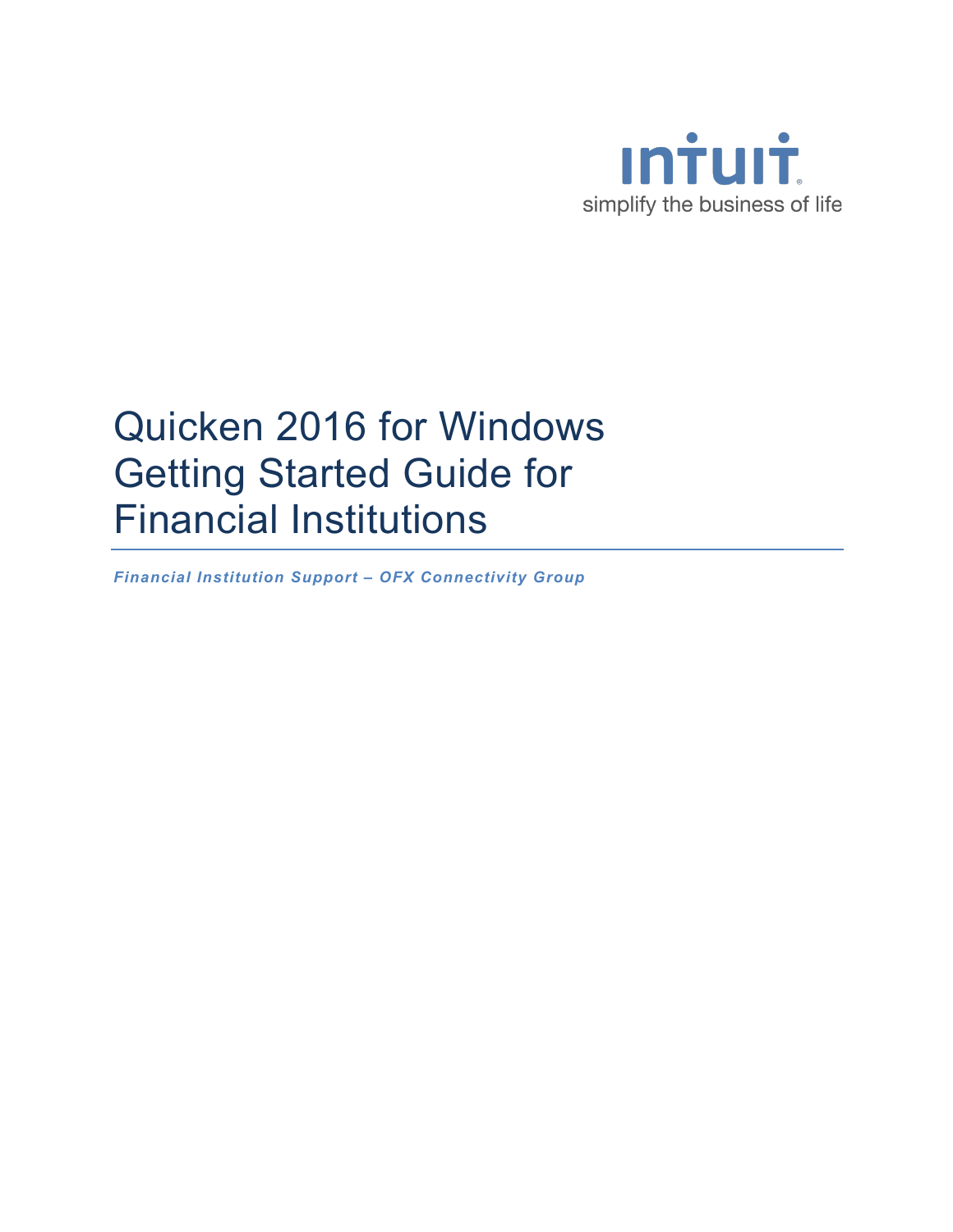# **Table of Contents**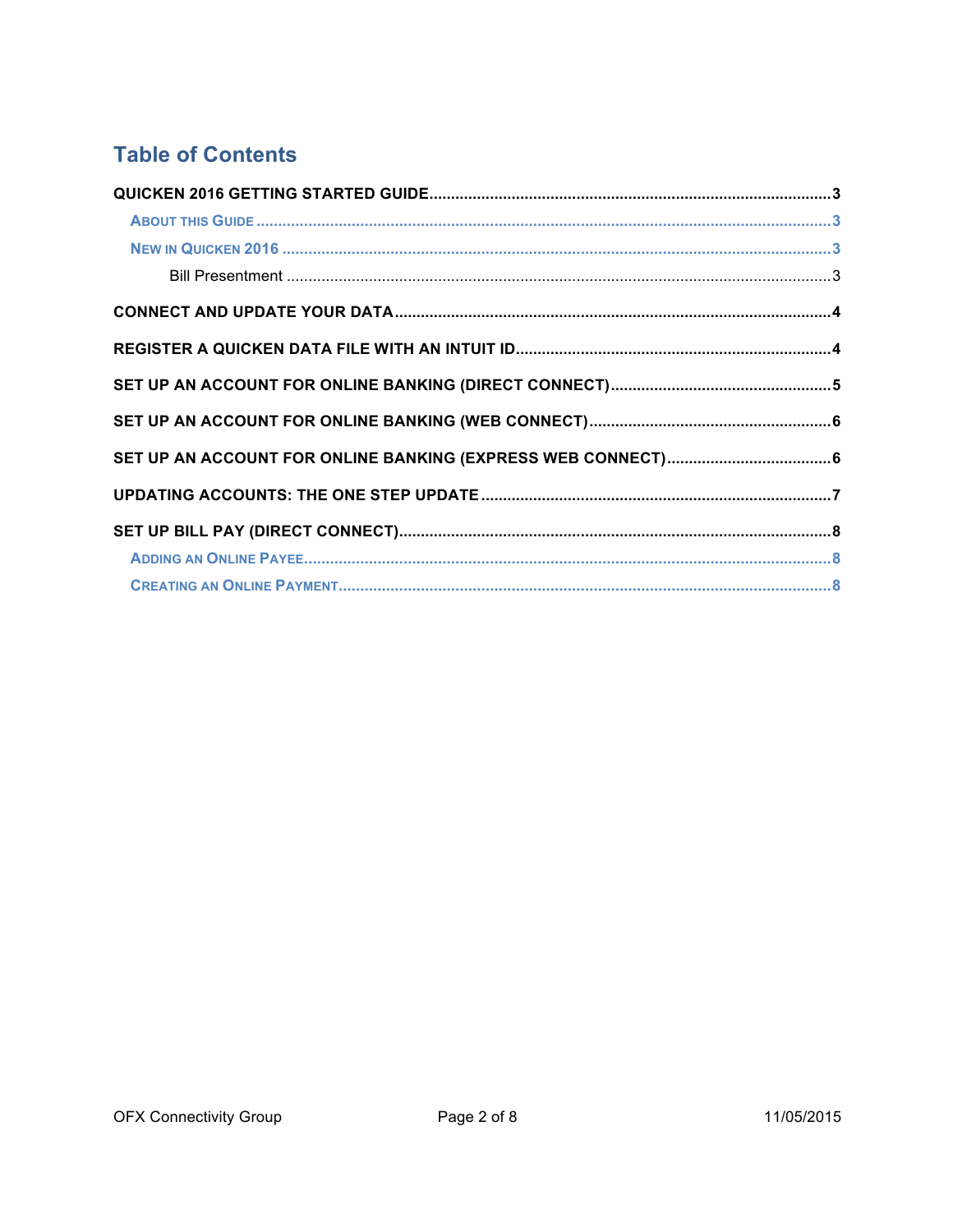# **Quicken 2016 Getting Started Guide**

#### *Thank you for choosing Quicken!*

#### **About this Guide**

This guide helps you get started with Quicken 2016 as quickly as possible. You'll learn:

- What you will need to get started
- How to set up an account for online banking (Direct Connect)
- How to set up an account for online banking (Web Connect & Express Web Connect)
- How to update an account setup for online banking
- How to set up Bill Pay (Direct Connect-only)

#### **New in Quicken 2016**

Quicken 2016 maintains the same online banking connectivity features with a new feature not found on previous versions.

#### **Bill Presentment**

- Now download all of your bills in Quicken under the "View Bills" tab
- Add your various Utilities, Credit Cards, Insurance, and bank bills in one place
- Link your bills to new or existing bill reminders
- Refresh to see new bills from your billers

This is a separate service from bill pay or online banking.

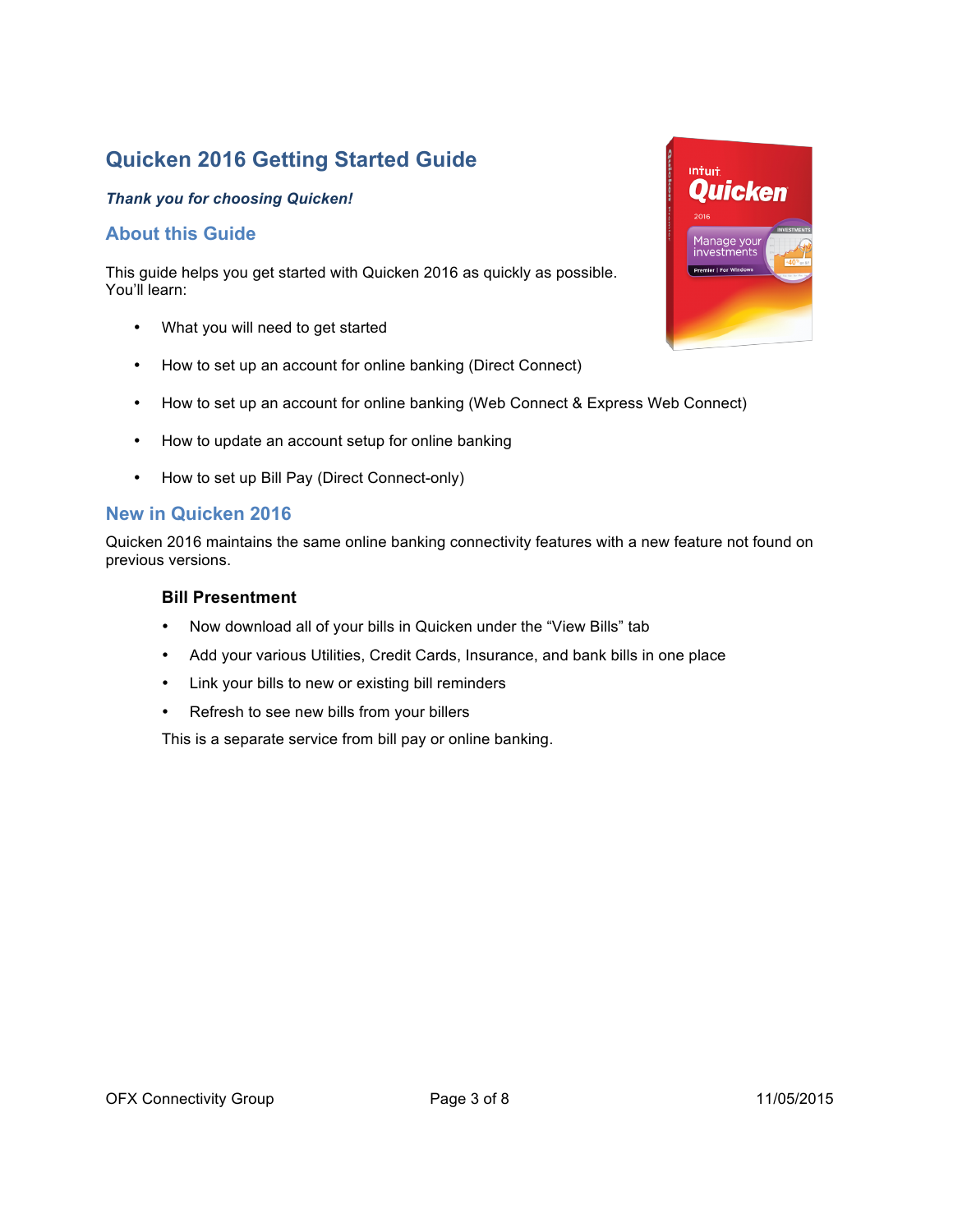## **Connect and Update your Data**

Before you set Quicken to download transactions you may need to contact your financial institution (FI) for the following information:

- Customer ID
- Personal Identification Number (PIN) or password

For Quicken Web Connect/Express Web Connect accounts, use the same customer ID and PIN/password as your financial institution website. For Direct Connect, they may be different. Please contact your financial institution to verify your Direct Connect login information.

**IMPORTANT:** We recommend that you back up your Quicken Data File before setting up online banking accounts for the first time. Choose **Help > Quicken Help** and search for **Back Up** for backup instructions.



### **Register a Quicken Data File with an Intuit ID**

When you set up an account for online banking, Quicken requires you to register your Quicken file with an Intuit ID. If you already use other Intuit products, like TurboTax or QuickBooks, you may already have an Intuit ID.

| Create your Intuit ID to get connected |                                                        | Already have an Intuit ID?                  |
|----------------------------------------|--------------------------------------------------------|---------------------------------------------|
| Fmail                                  |                                                        | You can use the same Intuit ID you use for: |
| Email address                          | This will be your Intuit ID                            | <b>Quicken.com</b>                          |
| Password                               |                                                        | <b>Investing.Quicken.com</b>                |
| Password                               | Minimum 6 characters.<br>no spaces.                    | <b>TurboTax</b>                             |
| <b>Confirm Password</b>                |                                                        | <b>QuickBooks</b>                           |
| Confirm Password                       |                                                        |                                             |
| <b>Security Question</b>               |                                                        |                                             |
| What was the name of your first pet?   | ۰                                                      |                                             |
| Answer                                 |                                                        |                                             |
| Answer                                 | Use this if you ever need to<br>recover your password. |                                             |
|                                        |                                                        |                                             |

OFX Connectivity Group **Page 4 of 8** 11/05/2015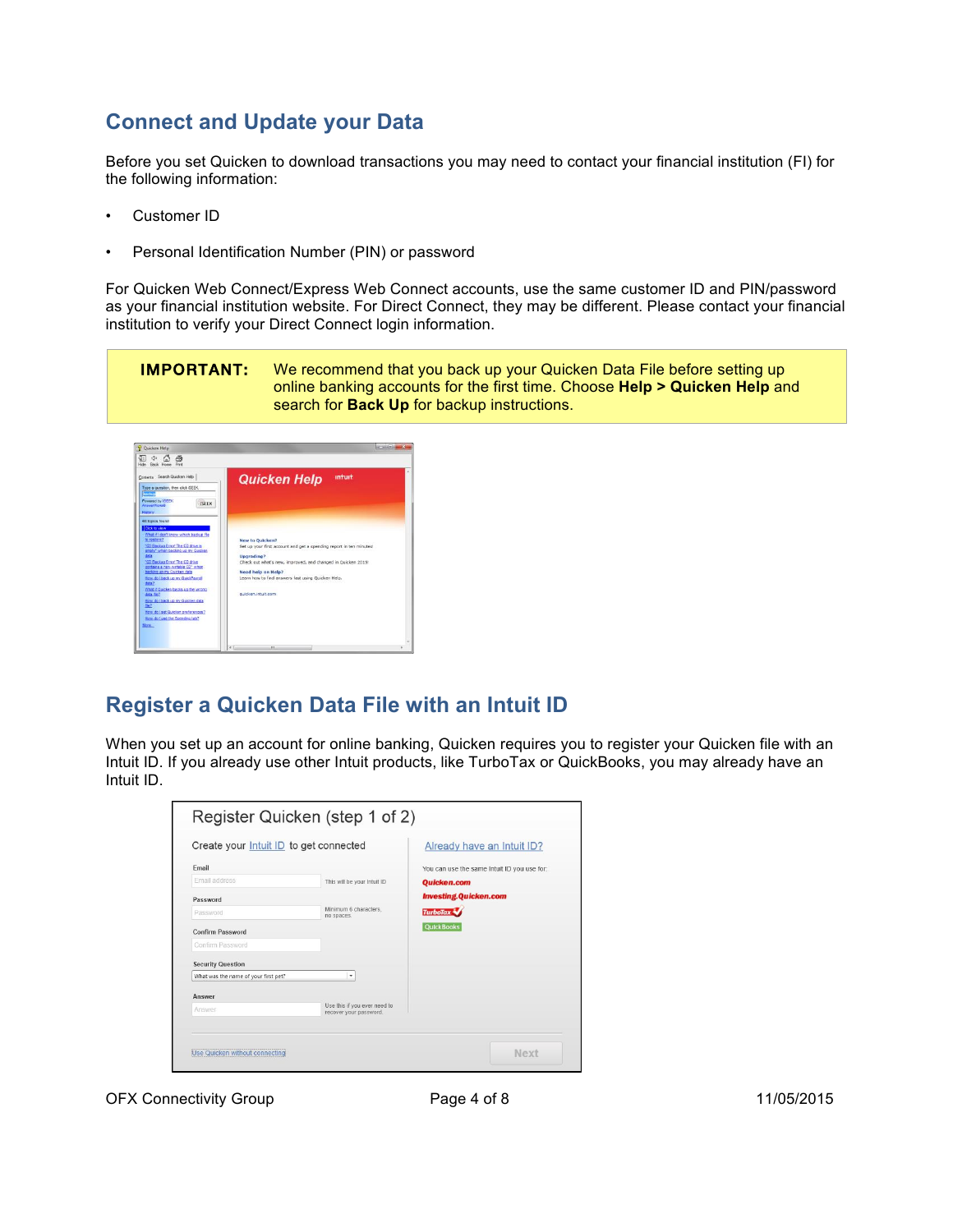Fill in the information to set up your Intuit ID and complete your registration

If you already have an Intuit ID, click the "Already have an Intuit ID" link and sign in to complete your registration

## **Set Up an Account for Online Banking (Direct Connect)**

- 1. Choose **Tools > Add Account...**
- 2. Click the type of account you want to set up.

| <b>Add Account</b>                                    |                                          |                                                       |
|-------------------------------------------------------|------------------------------------------|-------------------------------------------------------|
| <b>Primary Accounts</b><br>For managing your finances | <b>Spending &amp; Saving</b><br>Checking | <b>Investing &amp; Retirement</b><br><b>Brokerage</b> |
|                                                       | Credit Card                              | $401(k)$ or $403(b)$                                  |
|                                                       | Savings                                  | <b>IRA or Keogh Plan</b>                              |
|                                                       | Cash                                     | <b>529 Plan</b>                                       |
|                                                       | House<br>Vehicle<br>Other Asset          | Loan<br>Home Equity Line (HELOC)<br>Other Liabilty    |
|                                                       |                                          |                                                       |

3. After you choose the type of account you want to add, you will see the financial institution selection screen. Type the name of your financial institution to filter the list.



4. When your financial institution name appears in the filter results, click your financial institution's listing and click **Next**.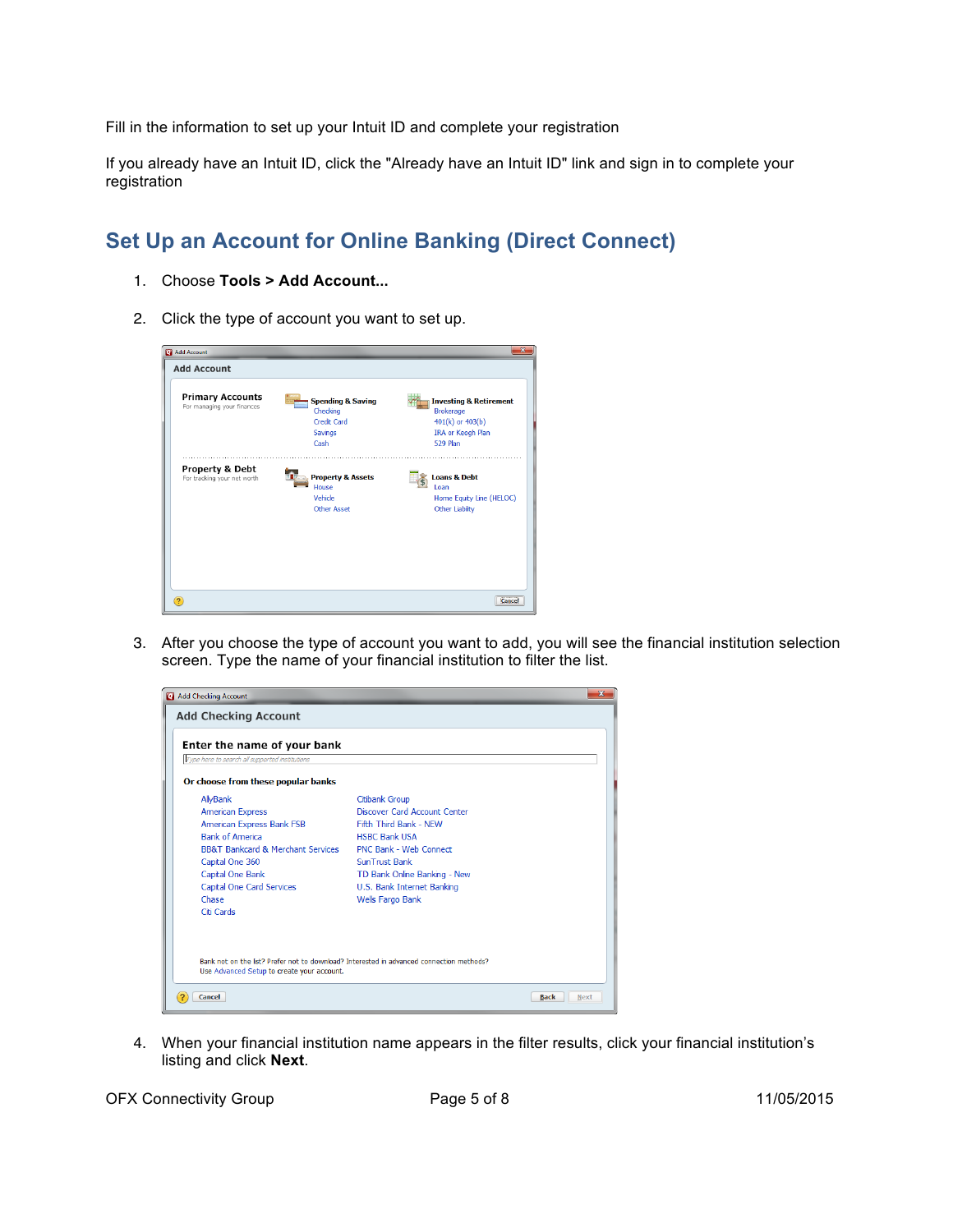#### **IMPORTANT:** Be sure to select the correct financial institution, because some financial institutions may appear more than once. If you have any questions about which listing to choose for Direct Connect, please contact your financial institution.

5. Quicken will now display a login screen: type your Direct Connect credentials and follow the prompts to add your accounts to Quicken 2016.

## **Set Up an Account for Online Banking (Web Connect)**

- 1. Log into your financial institution's web site.
- 2. Download your transactions according to your financial institution's instructions.
- 3. If you are given a choice for your download format, choose "Quicken Web Connect (\*.QFX)" and save the file to your computer.

| <b>NOTE:</b> | These instructions assume you will save the download to your computer. If you   |
|--------------|---------------------------------------------------------------------------------|
|              | "open" it instead, your web browser should open Quicken and begin to import the |
|              | transactions. If you plan to open the file directly, we recommend that you have |
|              | your Quicken data file open in Quicken 2014 before you begin Step 2.            |

- 4. Open Quicken, then choose **File > File Import > Web Connect File…** You will see an import dialog.
- 5. Navigate to and select the file you downloaded in Step 2, then click Open.
- 6. Click Link an Existing Account if you have an appropriate account in the account list. If you don't have an account yet, click Create a new account and enter a nickname for that account.
- 7. Click Import.
- 8. Click OK to confirm and finish.

## **Set Up an Account for Online Banking (Express Web Connect)**

- 1. Choose **Tools > Add Account...**
- 2. Select the type of account you want to set up.
- 3. After you select the type the name of account you want to add, you will see the financial institution selection screen. Type the name of your financial institution to filter the list.
- 4. When you see your financial institution's name in the filter results, click to select it, and click **Next**.
- 5. Quicken will now display a login screen: type the credentials you use to log in to your financial institution's website and follow the prompts to add your accounts to Quicken 2016.

OFX Connectivity Group **Page 6 of 8** 11/05/2015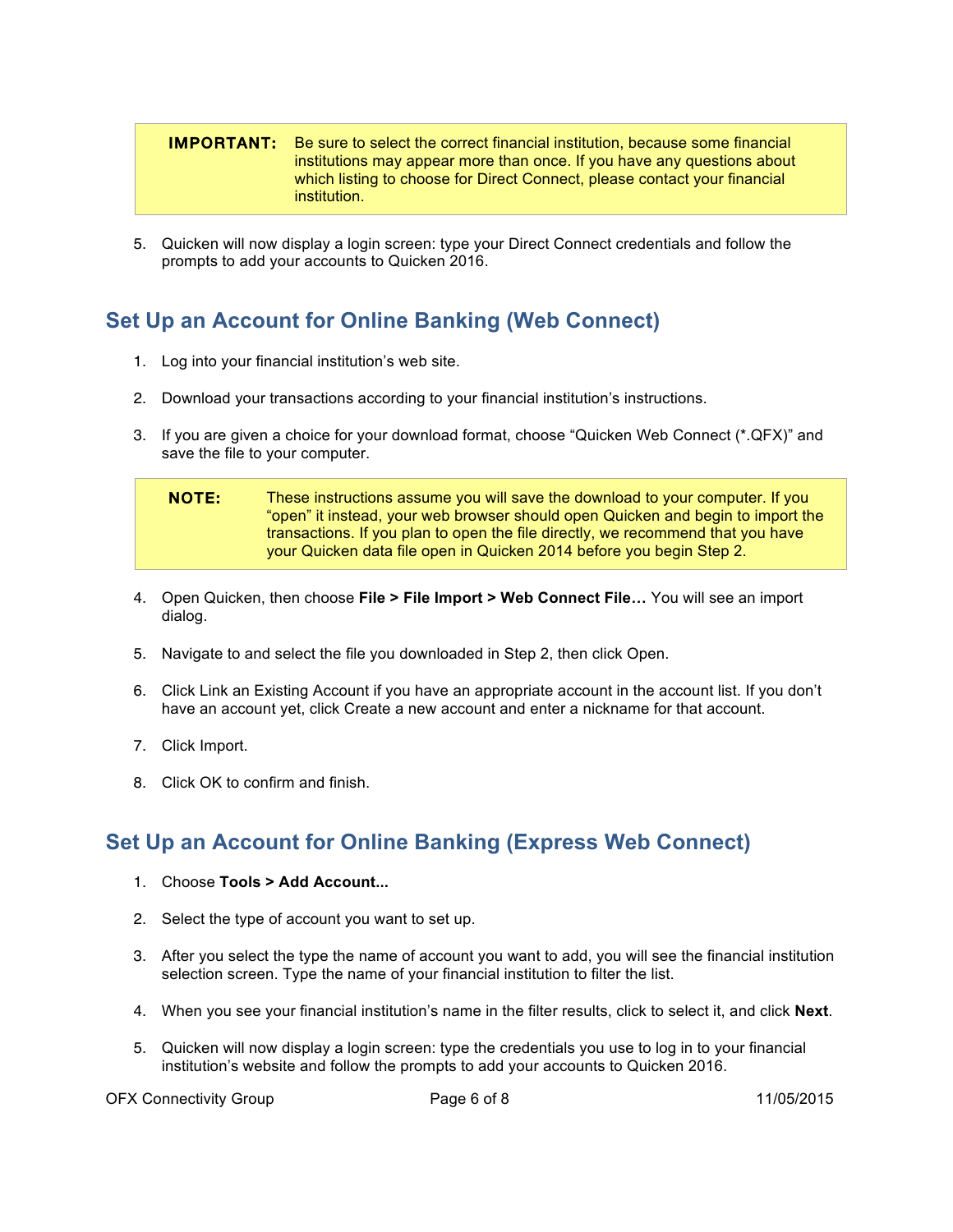#### NOTE: During the Express Web Connect setup, you might be asked to enter your Multi-Factor Authentication information. This could be a series of security questions, a one-time passcode, etc.

# **Updating Accounts: The One Step Update**

After an account has been set up for online banking, you can use One Step Update to update information:

- 1. Choose **Tools > One Step Update…**
- 2. Enter the necessary information for the listed accounts (such as passwords or user ID) and click **Update Now**.
- 3. Follow the instructions to update your accounts.